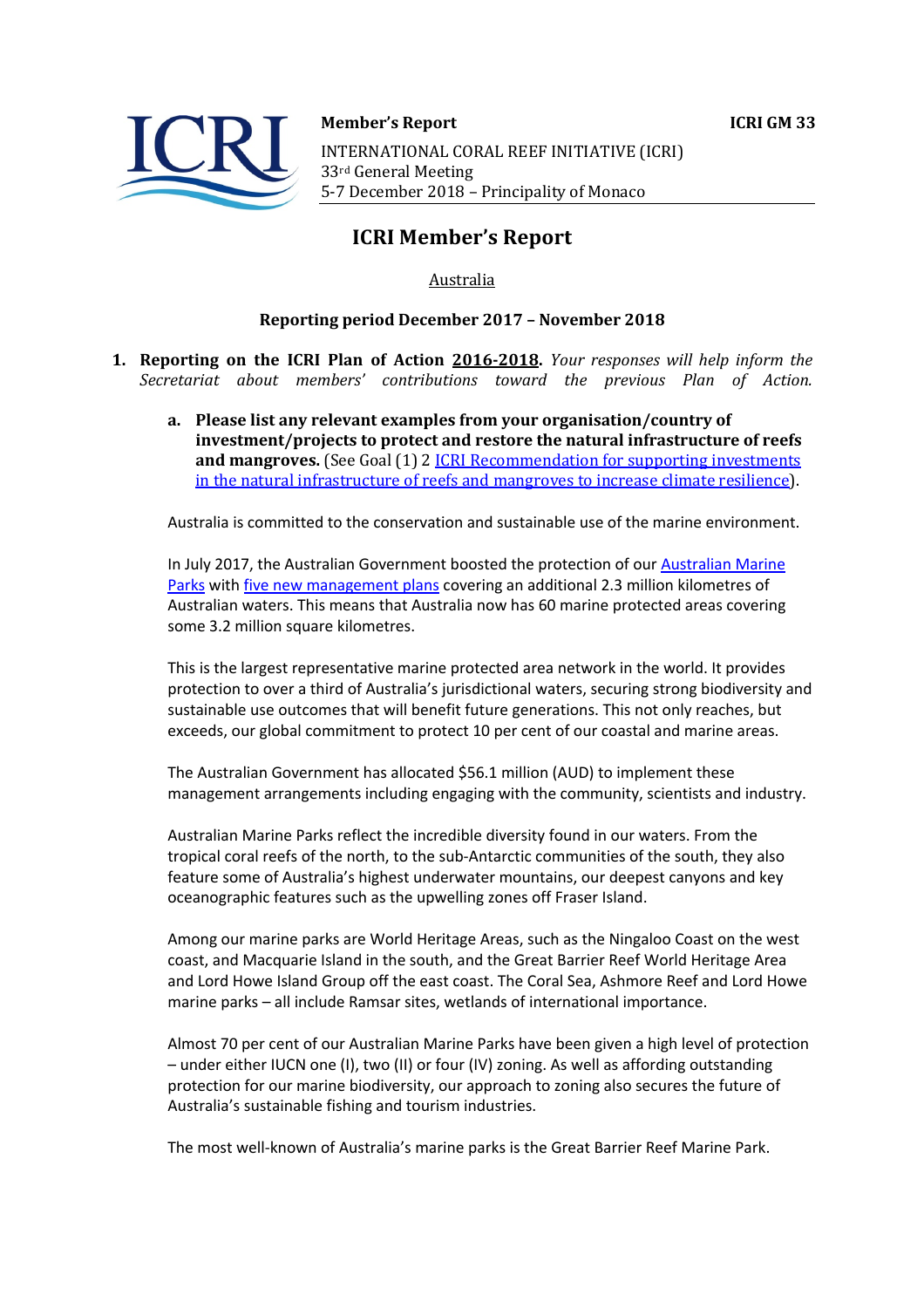The Great Barrier Reef Marine Park Authority's (the Authority) work program for 2017-2018 has had an emphasis on protecting, managing and restoring the Great Barrier Reef ecosystem's health and resilience.

- A key achievement of 2017 was the release of the Authority's strategic plan to improve the health and resilience of the Reef, the Great Barrier Reef Blueprint for Resilience. The Blueprint identifies 10 key initiatives to guide future actions, signalling a new direction for the management of the Great Barrier Reef Marine Park in the face of a changing climate. The Blueprint is the output of the Reef Summit, which was attended by attended by 70 regional, national and international delegates representing marine park managers, Traditional Owners, government agencies, research institutions, industry groups, Reef users and other stakeholders. See progress report on the Blueprint: From Blueprint to Action
- The revised Reef 2050 Long-Term Sustainability Plan (Reef 2050 Plan), which is the overarching plan for management of the Great Barrier Reef, was released in July 2018. The Plan reflects significant input from the Blueprint, identifying priorities for immediate action as well as new activities to protect the values of the Reef and improve its resilience. The Authority will lead 33 of the 49 actions in this updated plan.
- A key component of the Reef 2050 Plan is the Reef 2050 Integrated Monitoring and Reporting Program, being led by the Authority and Queensland Government. The program is a coordinated and integrated monitoring, modelling and reporting program for the Reef and its adjacent catchment and will help track the progress towards targets and objectives of the Reef 2050 Plan. It will cover all aspects of the Reef's environment including its natural and physical attributes, heritage values and its social, economic and cultural aspects.
- Australia advocates for the protection and restoration of reefs and mangroves through the following international fora:
	- a. **Commonwealth Blue Charter Action Group for Protection and Restoration of Coral Reefs -** The Commonwealth Blue Charter Action Groups are an initiative of the 2018 Commonwealth Heads of Government Meeting. Australia is championing the Action Group with Belize and Mauritius.
	- b. **International Partnership for Blue Carbon (IPBC) -** Australia established the IPBC in 2015 and is driving engagement on blue carbon through this forum.
	- c. The Coral Triangle Initiative on Coral Reefs, Fisheries and Food Security, in which the Australian Government, as a Development Partner, provided both funding for regional scale initiatives and leadership. Australia has played a key role in this period on the strategic renewal of this regional body.

Key investment during the reporting period:

• In April 2018, funding of \$500 million (AUD) was committed to the Great Barrier Reef, including a \$444 million (AUD) partnership with the Great Barrier Reef Foundation, to deliver on actions under the Reef 2050 Plan, which is the overarching framework for managing the Great Barrier Reef. Included in this investment is support for the delivery of four of the 10 Blueprint initiatives. This includes: crown-of-thorns starfish control, reef restoration, partnerships for action and innovation and decision support tools, and water quality improvements.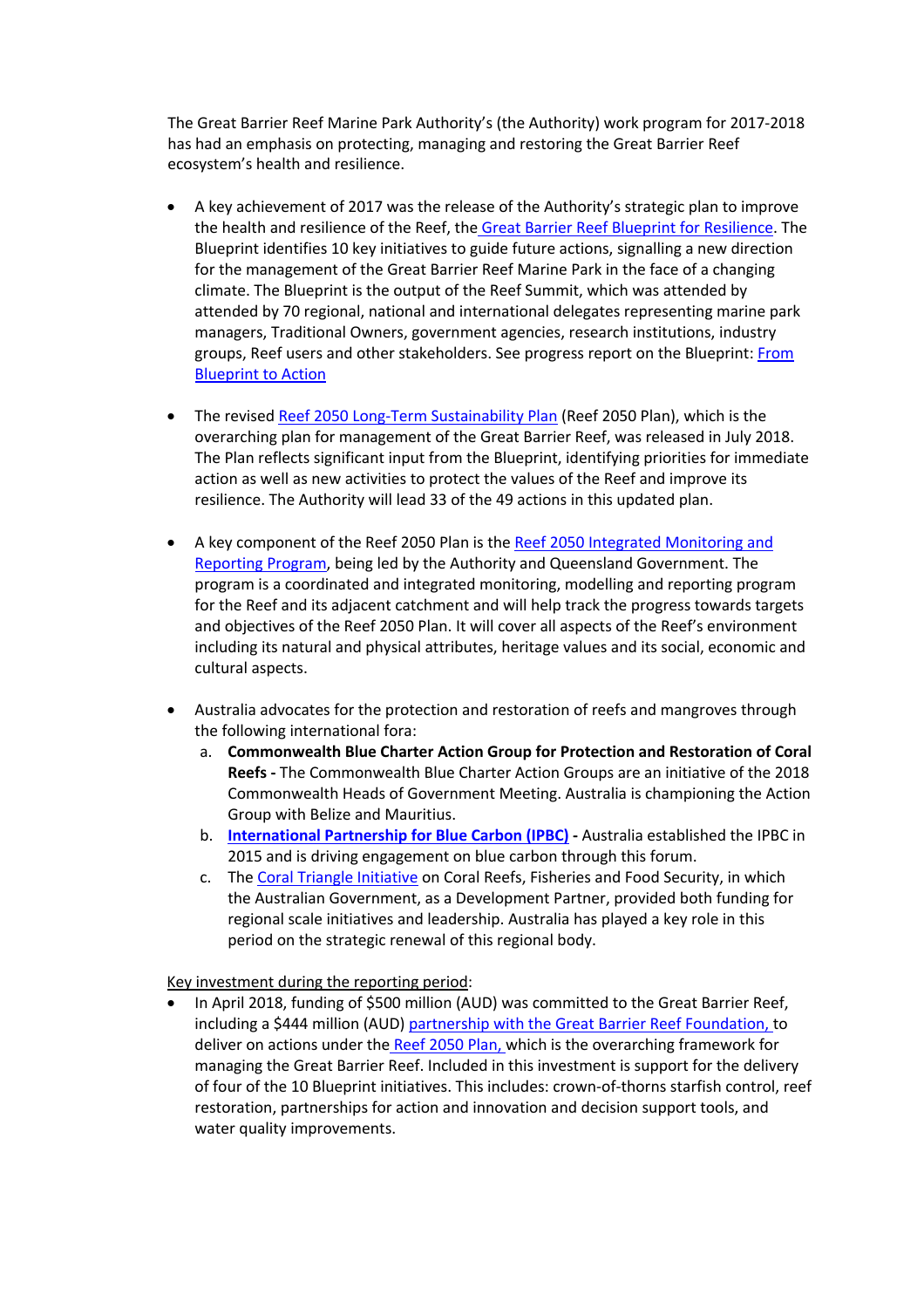- Increased funding of more than \$42 million (AUD) over the five years from 2019-20 and an ongoing increase of \$10.2 million (AUD) each year to the **Australian and Queensland** Government's Joint Field Management Program has enabled enhanced capacity and operations. This funding builds on \$6 million (AUD) investment to construct a new 24 metre-long patrol vessel.
- In October 2018, the Australian Government announced funding of \$5 million (AUD) to Tangaroa Blue Foundation, working with Conservation Australia, to target marine debris.
- **b.** Has your organisation/country made any progress in the following areas to **target anthropogenic pressures?** Please give detail below. Note: If no change since your last ICRI member report, please write 'no change'.

 $\boxtimes$  Encourage ban of plastic microbeads in cosmetic products. (See Goal (3) 2 & See ICRI Recommendation to reduce plastic microbeads pollution in marine environment):

The Authority's draft position statement on marine debris and plastic pollution which has been released for targeted internal and external consultation, includes a statement encouraging the phasing out of out all products containing microbeads.

The Australian Government Department of the Environment and Energy is working with industry and state and territory governments to ensure a voluntary phase-out of microbeads from personal care and cosmetic products. An assessment on progress found that industry is on track to successfully phase microbeads out. The Australian Government is committed to eliminating remaining microbeads from the Australian market and will examine options to broaden the phase-out to other products.

http://www.environment.gov.au/protection/waste-resource-recovery/plasticsand-packaging/plastic-microbeads

Over the past two years, AIMS has developed capability in microplastic field sampling, identification and chemical characterisation. Our researchers are now determining the presence, effects and sources of microplastic contamination in tropical waters around Australia. Field sampling procedures for sea surface samples have been established, with oceanographic field technicians, the Marine Monitoring Program Team and other AIMS field staff helping to ensure reproducibility and ease of collection

 $\boxtimes$  Improve regulation and enforcement to reduce direct anthropogenic **damage due to dredging and physical alteration of reef structures.** (See Goal (3) 3 & ICRI Recommendation to reduce damage due to dredging and dumping on coral reefs):

In 2015, the Australian Government established a new regulation that prohibits the disposal of dredge material from capital dredging projects within the Great Barrier Reef Marine Park.

The Authority has a policy on Dredging and dredge spoil material disposal.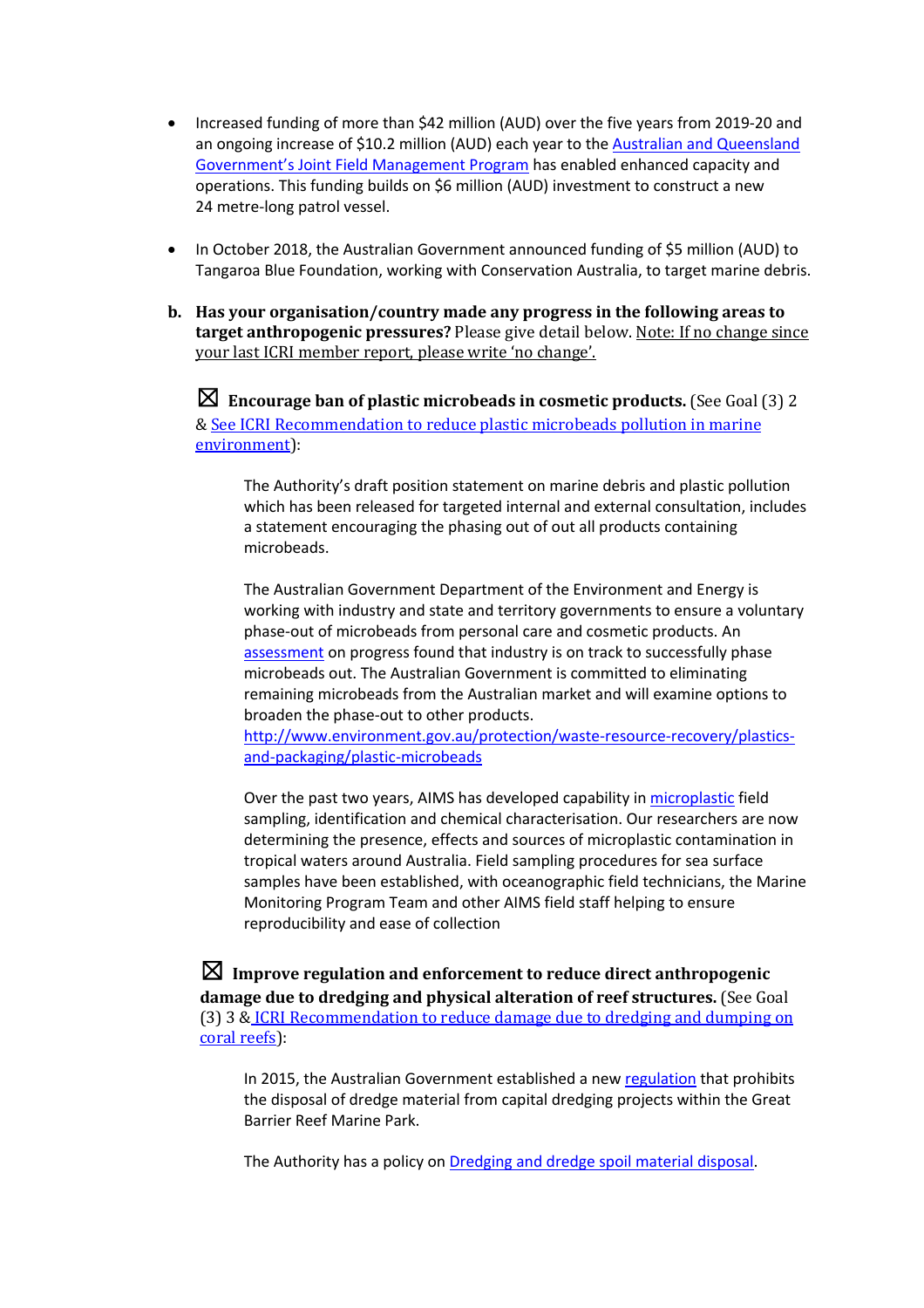The Great Barrier Reef Marine Park Zoning Plan 2003 provides that dredging and the dumping of dredge spoil within the marine park requires a permit.

AIMS continues to research the adverse effects of sediment on corals and the ways in which they can be mitigated. Water quality guidelines to better predict and manage impacts provide some protection. A Western Australian Marine Science Institution (WAMSI) study, conducted by researchers from AIMS and the University of Western Australia, improved our understanding of the relative sensitivity of the reproductive and larval settlement stages of corals to pressures of elevated suspended sediment concentrations.

The results indicated that stoppages during coral spawning currently applied to dredging projects in north-western WA are likely to be too short to cover the sensitive larval settlement stage for many species. The timing of coral mass spawning is reasonably predictable; however, it varies between species and locations and so it is important to ensure any dredging stoppages coincide with the actual spawning event for all relevant species at that location for them to be most effective.

 $\boxtimes$  Deployment of mooring devices limiting the mechanical destruction of **coral reefs and seagrasses.** (See Goal (3) 4).

Public moorings are installed at popular locations in the Great Barrier Reef Marine Park to help minimise anchor damage to reefs.

The Authority and the Queensland Parks and Wildlife Service (the managing agencies) have a policy on Great Barrier Reef moorings.

c. **Did your organisation/country celebrate International Year of the Reef?** Please give details below. (See Goal  $(5)$  1 & ICRI Recommendation designating 2018 as the third International Year of the Reef):

See the Authority's activities for IYOR here: http://www.gbrmpa.gov.au/about-the-reef/international-year-of-the-reef-2018

**2.** Contribution to the ICRI Plan of Action 2018-2020 and upcoming ICRI general **meetings.** *Your responses to the following questions will assist the Secretariat in assessing contributions towards the major themes of the draft ICRI Plan of Action 2018-2020.* 

# **Theme 1** – Promote effective and adaptable solutions to improve the protection of **coral reefs**

a. Which of the below topics do you consider to be the three top challenges that **your organisation faces in managing coral reefs?** Please select from the options below:

 $\boxtimes$  Climate change impacts

 $\Box$  Inadequate planning, zoning and management

 $\Box$  Unsustainable resource extraction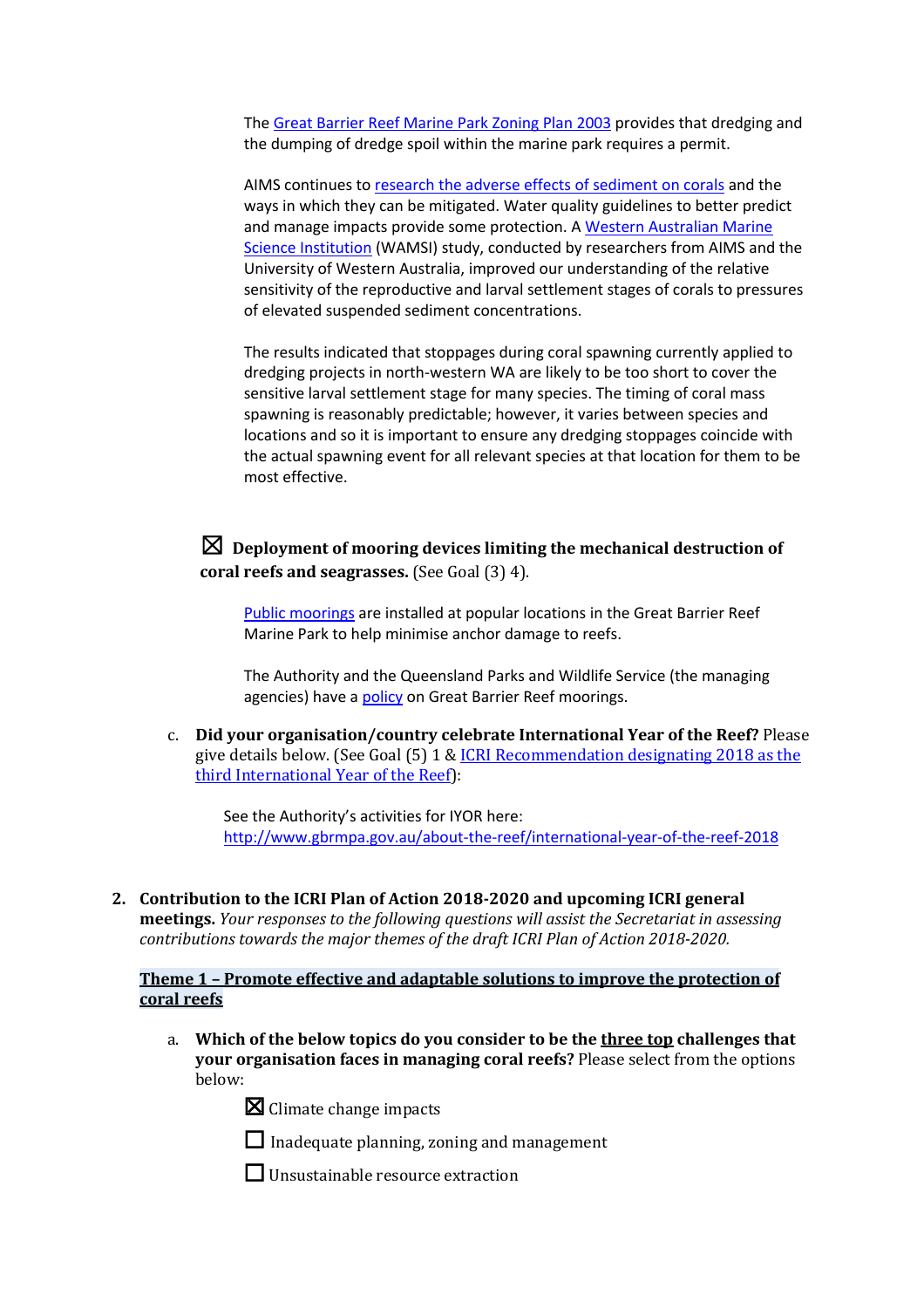- $\Box$  Tourism and recreation
- $\Box$  Shipping
- $\boxtimes$  Coastal development
- □ Dredging
- $\Box$  Illegal and destructive fishing
- $\Box$  Fish and coral trade
- $\Box$  Marine debris
- $\boxtimes$  Other. Please specify: Poor water quality from land-based run-off
- b. Please list any examples of innovative management practices that your **organisation/country is involved in, such as use of VMS, drones & ecological mooring devices.** Include their limits, conditions of implementation, financing and an assessment of their results and links for more information if possible.

### **Great Barrier Reef Blueprint for Resilience**

The Great Barrier Reef Blueprint for Resilience signalled a new direction for managing the Great Barrier Reef. With forecasts of worsening conditions affecting the entire Great Barrier Reef system in coming decades, the Blueprint recognises the need for solutions that can be developed quickly and applied to large areas. The Blueprint outlined four broad themes for building resilience which, together, signalled a change to the Authority's management practices. This new approach is delivered by the ten most promising initiatives for management to protect the Reef and build resilience, focused on 50 possible actions that deliver benefits for resilience. See response to 2(d) for further details.

#### **Dramatically enhancing compliance – New technologies**

New funding to the Australian and Queensland Government's Joint Field Management Program (see response 1(a) for further details) will also be used to drive new technology, including unmanned aerial vehicles (UACs), and use of night detection technology. The Authority is supporting the Queensland Government's program to implement vessel monitoring systems on all commercial fishing vessels, which is on-track for completion by 2020. The funding will also enhance the capacity of the Program to undertake crown-ofthorns starfish surveillance.

See progress report on the Blueprint: From Blueprint to Action

c. Please list any examples of innovative funding for management that your **organisation/country is involved in.** Include their limits, conditions of implementation, financing and an assessment of their results and links for more information if possible.

See response 1(a).

d. Please list any examples of leading practices, techniques and strategies for **building reef resilience that your organisation/country is involved in.** Include their limits, conditions of implementation, financing and an assessment of their results and links for more information if possible.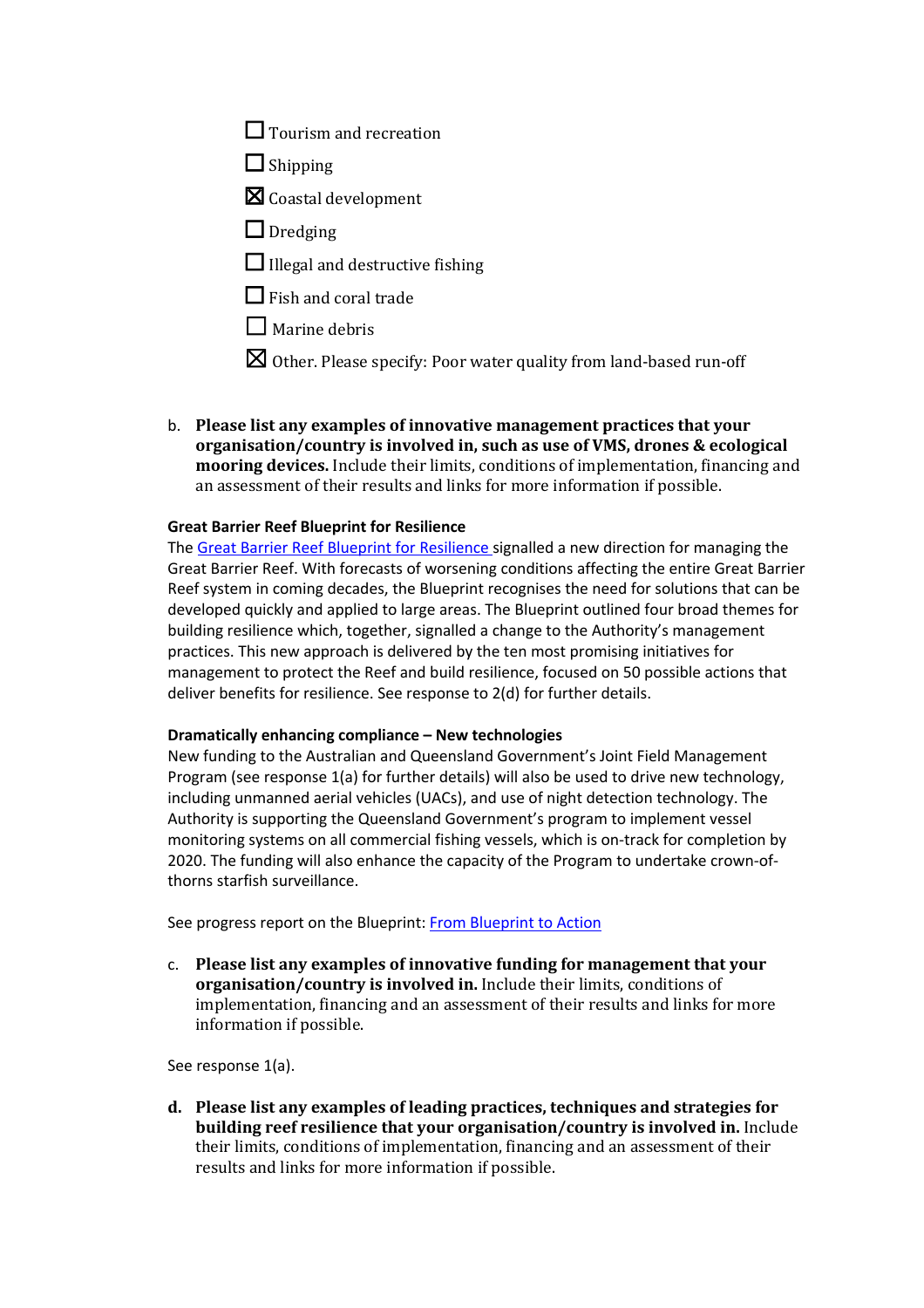The Reef Blueprint identifies 10 key initiatives (listed below) to guide future actions to improve the resilience of the Reef. A progress report, From Blueprint to Action, was published in October 2018 and examines the Authority's progress towards achieving these initiatives.

### **Building a Resilience Network**

Identifying and protecting a resilience network

#### **Delivering on-ground actions to enhance resilience**

- Dramatically enhancing compliance
- Ramping up crown-of-thorns starfish control
- Protecting key species for reef recovery
- Active, localised restoration

#### **Empowering people to be part of the solution**

- Accelerating actions to address climate change
- Fostering partnerships for action and innovation

#### **Fostering change**

- Adapting policy and legislation
- Developing decision-support systems
- Building awareness and support
- e. Please list any examples of leading practice reef restoration mechanisms that **your organisation/country is involved in.** Include their limits, conditions of implementation, financing and an assessment of their results and links for more information if possible.

#### **Active, localised restoration**

The increasing frequency and severity of climate-related disturbances is reducing the ability of the Reef to recover. In January 2018, the Australian Government committed major funding to develop a Reef Restoration and Adaptation Program, led by the Australian Institute of Marine Science (AIMS) and the Commonwealth Scientific and Industrial Research Organisation (CSIRO). Other partners, include the Authority, the Great Barrier Reef Foundation, James Cook University, University of Queensland and Queensland University of Technology.

This program will assess the benefits, risks and costs of existing and novel technologies to assist recovery and repair and build resilience of the reef. The program will investigate the best science and technology options for Reef restoration and develop solutions that can be feasibly deployed on a large scale. The work of this program will inform coral reef restoration techniques that can be applied across the Great Barrier Reef and coral reefs around the world.

AIMS hosted a side event on Reef Restoration at the Our Ocean Conference held in Bali, Indonesia (29-30 October). Speakers set the context for reef restoration, as part of a broad management approach to coral reef management in the face of climate change and other cumulative pressures.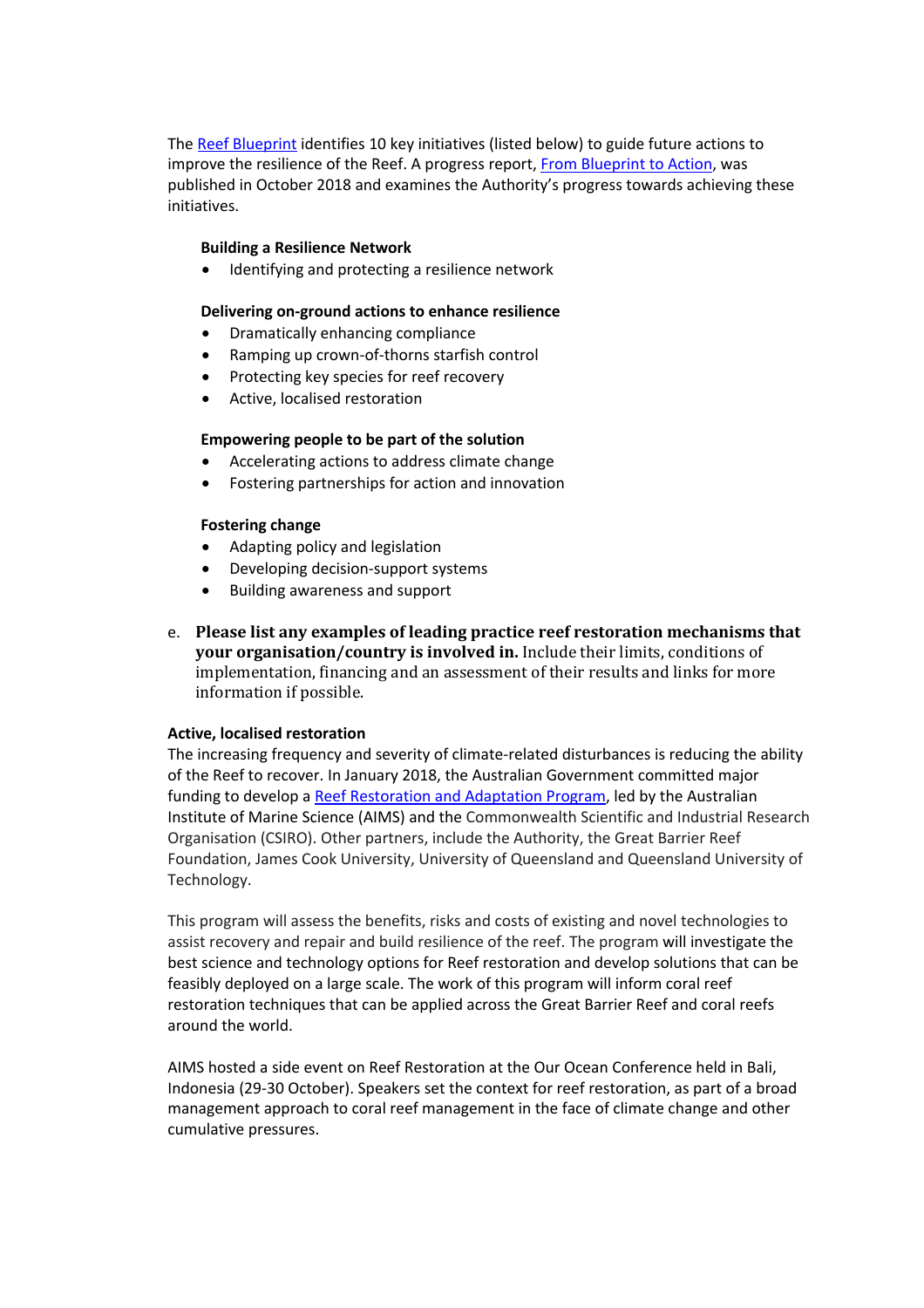The side event reinforced climate change is the single greatest threat to coral reefs globally. The continuation of traditional management is essential, but additional innovative approaches are required to cope with the pace of change. A coordinated and collaborative global effort will be required to critically examine options to enhance adaptation of corals, and to restore reefs in order to buy time until carbon emissions can be brought under control.

### **Adapting policy and legislation**

Policy and legislation support the management of the Great Barrier Reef by enabling the delivery of interventions, innovations, and participation for building Reef resilience. In February 2018, the Authority released its Draft Reef Intervention Guidelines and Draft Reef Intervention Guidelines – Supporting Information for public consultation. These provide guidance for assessing applications to conduct intervention activities and ensuring they do not have an adverse impact on the Reef. It is expected that the guidelines will be finalised by the end of 2018.

See progress report on the Blueprint: From Blueprint to Action

### **Theme 3 - Support communities reliant on coral reefs**

f. Is sustainable tourism development a significant challenge for your **organisation?** If so please include detail below of the kinds of challenges faced and your strategies to deal with them.

The Great Barrier Reef is a multiple-use area. The health of the Reef is essential to the Australian and Queensland economies, supporting 64,000 full-time jobs, and contributing \$6.4 billion per year to the economy, mainly through tourism. Up to two million visits are made to the Reef each year using a tourism operation. These visitors usually pay an environmental management charge (EMC). These funds are used to monitor, manage and improve the resilience of the Reef.

The Authority considers environmental, economic and social benefits and impacts when managing the multiple uses of the Great Barrier Reef Marine Park, including tourism. A range of legislation, regulations, agreements and policies guide reef management, along with specific strategies to manage the Reef. In particular, the Great Barrier Reef Zoning Plan and related legislation is the foundation of the Authority's management approach, and complemented by a permissions system which regulates activities that require permission or accreditation under the Australian and Queensland Government acts, regulations and the Zoning Plan.

The Authority encourages tourism operators to adopt high standards for protection, representation and partnership within the Great Barrier Reef Marine Park. These standards enhance environmental protection, reef resilience and tourism sustainability.

The Authority relies on independent certification to identify high standard operations, and there are two certification schemes presently recognised as providing appropriate levels of environmental certification for high standard tourism in the Marine Park: Ecotourism Australia, and EarthCheck. Both of these certification schemes identify and monitor high standard tourism operations. Other certifications schemes may be approved in the future.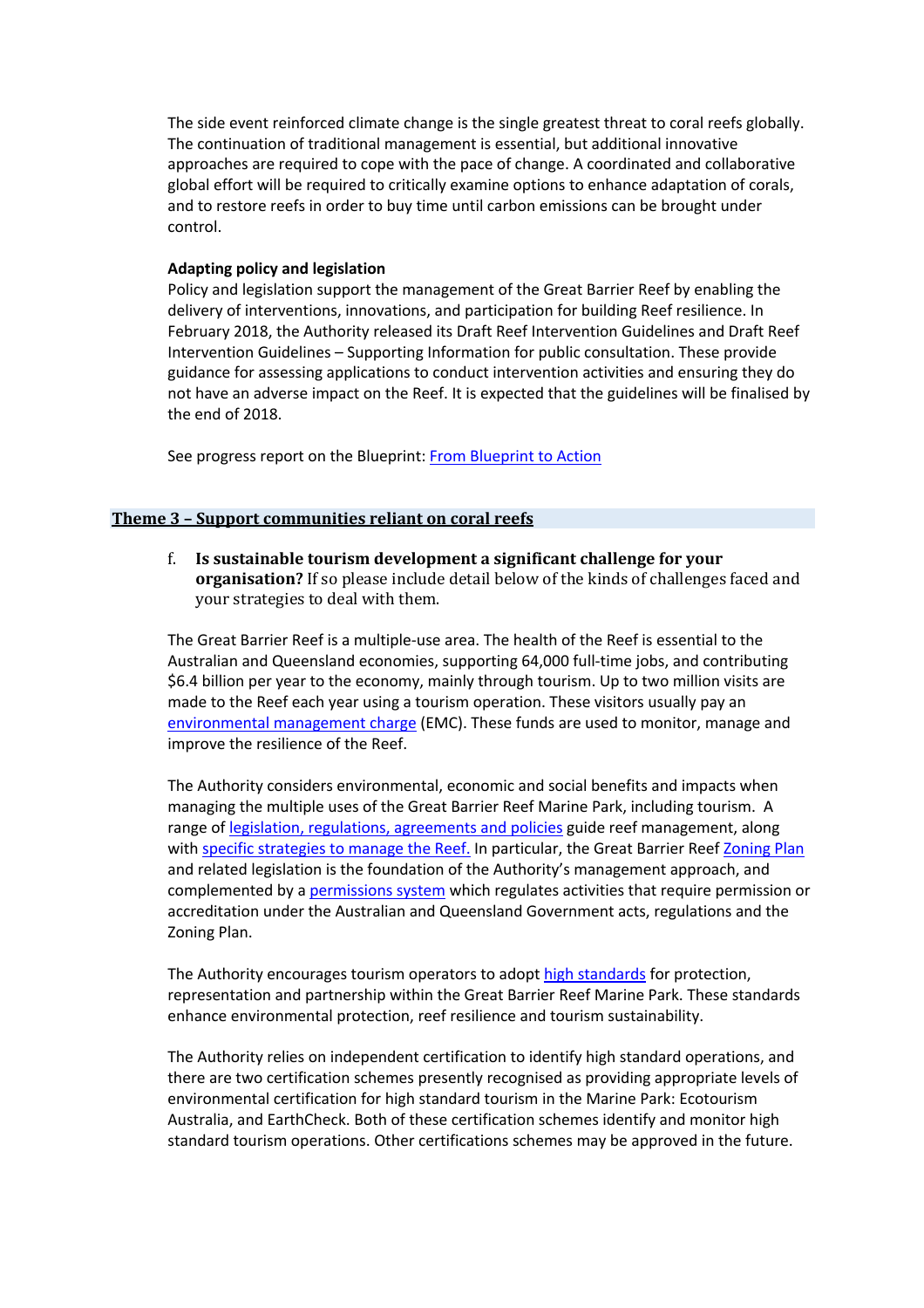The Authority has developed benefits to both reward high standard operators and provide incentives for other operations to improve their performance. The major benefit offered by the Authority is an extended permit term of 20 years for tourism program permits. In addition, certified operators are listed on the Authority's website and are showcased at various trade events attended by the Authority.

g. Is your organisation involved in activities to raise awareness and encourage action to support communities reliant on coral reefs? Please include details below.

### **Fostering partnerships for action and innovation**

A collective effort of individuals, industries and communities is required to ensure the survival of the Reef. New funding is supporting coordination efforts with members of the community and across institutions.

Initiatives include:

- the launch of the Australian Marine Debris Initiative (AMDI) app by charity Tangaroa Blue Foundation, which provides a platform for citizens and partners to contribute data from their clean-up activities.
- annual Future Leaders Eco Challenges, are held in regional centres along the Reef's coastline, as part of the Reef Guardian School Program which reaches 270 schools, 120,000 students and 7,400 teachers.
- 2018 Reef Guardian stewardship grants program which has provided seed funding to communities for local Reef protection projects.

### **Building awareness and support**

The Authority is making efforts to ensure that all sectors of society are engaged and aware of the urgent need to tackle climate change and improve the resilience of the Great Barrier Reef through on-ground actions.

See progress report on the Blueprint: From Blueprint to Action

# **Theme 4 - Help to reduce anthropogenic threats to coral reefs, particularly those that occur at a global or regional scale**

h. What activities is your organisation involved in to elevate awareness of the **global nature of the threat of climate change to coral reefs?** Please include details below

### **Accelerating actions to address climate change**

Climate change is the single greatest threat to the survival of the Great Barrier Reef. The initiatives identified in the Blueprint must be complemented by strong global action on climate change. Back-to-back mass bleaching events in 2016 and 17 prompted an early midterm review of the Reef 2050 Plan, which is the Australian and Queensland Government's overarching strategy for managing the reef, in July 2018. The result of this review was an update to the Plan to include a stronger focus on climate change as a key pressure.

The Authority made a submission to the Australian Government review of climate change policies in 2017. The Authority was clear that – '*As an agency tasked with managing and protecting the Reef for current and future generations, the Authority remains extremely concerned about the current and future very destructive impacts of climate change on the Great Barrier Reef Marine Park and World Heritage Area. We are keenly aware that*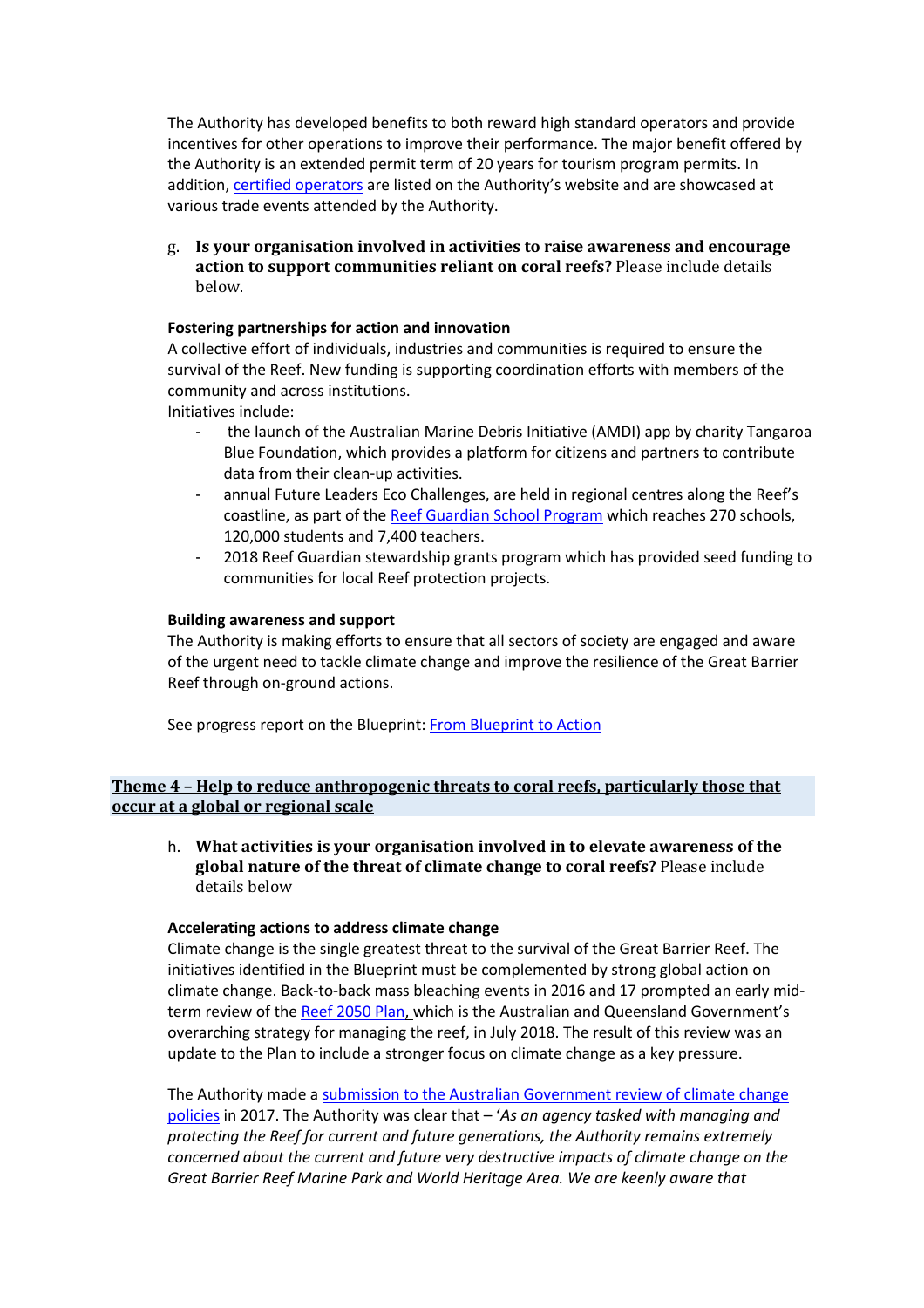*mitigating global climate change remains the most difficult policy challenge to secure the long-term future of the Great Barrier Reef. Our submission focuses on the importance of Australia playing a lead role in global efforts to meet the 1.5 degree Celsius goal of the Paris Climate Change Agreement — from a coral reef perspective*.'

The Authority is also in the final stages of drafting its official position statement on climate change threats to the Great Barrier Reef. With climate change acknowledged as the biggest single threat to the ecosystem, the statement will encourage the strongest possible actions to curb its effects.

See progress report on the Blueprint: From Blueprint to Action

# **i.** Has your organisation made any progress in dealing with destructive fishing and trade? Please include details below.

The Australian Government is proud of its world leading fisheries management and support.

- Australia has robust legislative and policy frameworks to advance the long-term biological sustainability and economic profitability of our commercial fisheries.
- Australia's Commonwealth fisheries have strong marine environmental protections such as observer programs, Vessel Monitoring Systems, logbook requirements and bycatch policies reflective of international best practice.
- Australia supports tough international measures to combat Illegal, Unreported and Unregulated (IUU) fishing, including sharing of information about suspected IUU activities with regional fisheries management organisations to prevent overexploitation of global fisheries resources.

Australia continues its long history of collaborations with Indonesia and other regional partners towards achieving improved fisheries assessments and improved fisheries management for shared stocks.

For example, over the past two years Australia has supported small-scale licenced Indonesian fishers through the Coral Triangle Initiative for Coral Reefs, Fisheries and Food Security (CTI) Support Program. The CTI has invested in a demonstration fisheries extension project in the Arafura Sea focussed on changing on-board practices of fishers to improve both their economic return and to encourage the sustainable harvest of marine resources, for example through on-board processing and the use of by-catch reduction devices. The project also supported measures to increase the economic value of catch with a focus on improving the financial returns for women by engaging them in product development, processing and sales.

Australia's Commonwealth fisheries are managed in accordance with the Commonwealth Fisheries Harvest Strategy Policy, which provides a framework to maximise the net economic returns and ensure long-term sustainability and productivity of wild-catch fisheries on a fishery by fishery basis.

Harvest strategies set out management actions based on the best scientific evidence to control the fishing intensity in order to achieve defined biological and economic objectives in a given fishery. The management of fisheries using output controls (catch limits) is the Australian Government's preferred approach. However, input controls, such as number of fishing days, are used where more appropriate for biological or economic reasons.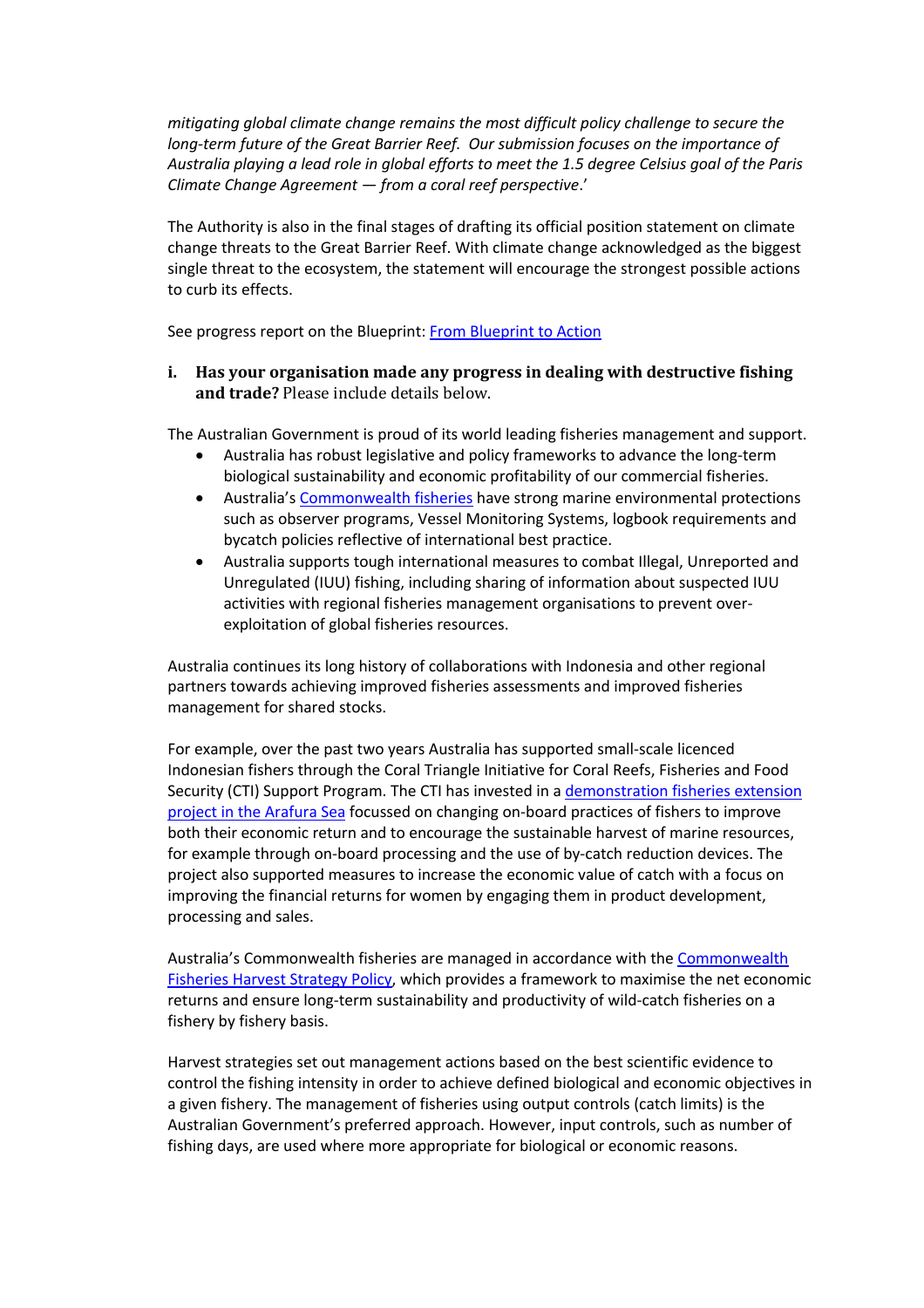All fishing activities in the Great Barrier Reef are required to comply with the Great Barrier Reef Great Barrier Reef Zoning Plan 2003, with approximately 67 per cent of the Marine Park available for various types of fishing. The direct management of most fishing activities in the Great Barrier Reef is the responsibility of the Queensland Government, and this includes licences, fish size, possession limits and seasonal closures. Commercial fishers operating in the Marine Park require a licence and, in some cases, a permit. Recreational fishers are subject to size and possession limits and to seasonal and spawning closures. The effectiveness of the Zoning Plan is underpinned by high-levels of compliance by Reef users. Increased funding to the Australian and Queensland Government's Joint Field Management Program (see Question 1) has enabled enhanced capacity and operations. A dedicated recreational fishing communications project has begun, targeting illegal fishing in no-take zones.

## j. Has your organisation made any progress in dealing with marine debris? Please include details below.

Australia's CSIRO conducts world-leading, research into the sources, distribution and fate of marine debris

CSIRO are working with partners from around the world on developing a world-first empirical baseline estimate of mismanaged waste entering the marine environment. Results will be publicly available through visual products to increase awareness, inspire change, and transform the global conversation around plastic usage and its environmental impacts.

This is one of a number of projects from the CSIRO Marine Debris Research team that is supporting local communities and providing a basis for advocacy to encourage best practice in waste prevention and management.

Australia is committed to finding ways to reduce plastic pollution entering the ocean from land-based sources, including by reducing amounts of plastic waste generated and improving recovery and recycling of plastic materials. Australia has joined over 50 countries in signing up to the United Nations Clean Seas Campaign.

Australia's commitments to the UN Clean Seas Campaign reaffirm our national action:

- Implement the Threat Abatement Plan for the impacts of marine debris on vertebrate wildlife of Australia's coasts and oceans (TAP). The TAP includes a range of management approaches for research and monitoring, public outreach and education, preventing and reducing debris from land-based sources as well as addressing marine-based sources and removing accumulated marine debris from the coastal marine environment.
- 100 per cent of Australian packaging will be recyclable, compostable or reusable by 2025.
- Continue to work with industry to phase-out the use of plastic microbeads in rinseoff cosmetic, personal care and cleaning products and examine options to broaden the phase out of plastic microbeads to other products.
- Update Australia's National Waste Policy by the end of 2018 which will include circular economy principles.
- 70 per cent of Australia's plastic packaging will be recycled or composted by 2025.
- 30 per cent average recycled content will be included across all packaging by 2025.
- Problematic and unnecessary single-use plastic packaging will be phased out through design, innovation or introduction of alternatives.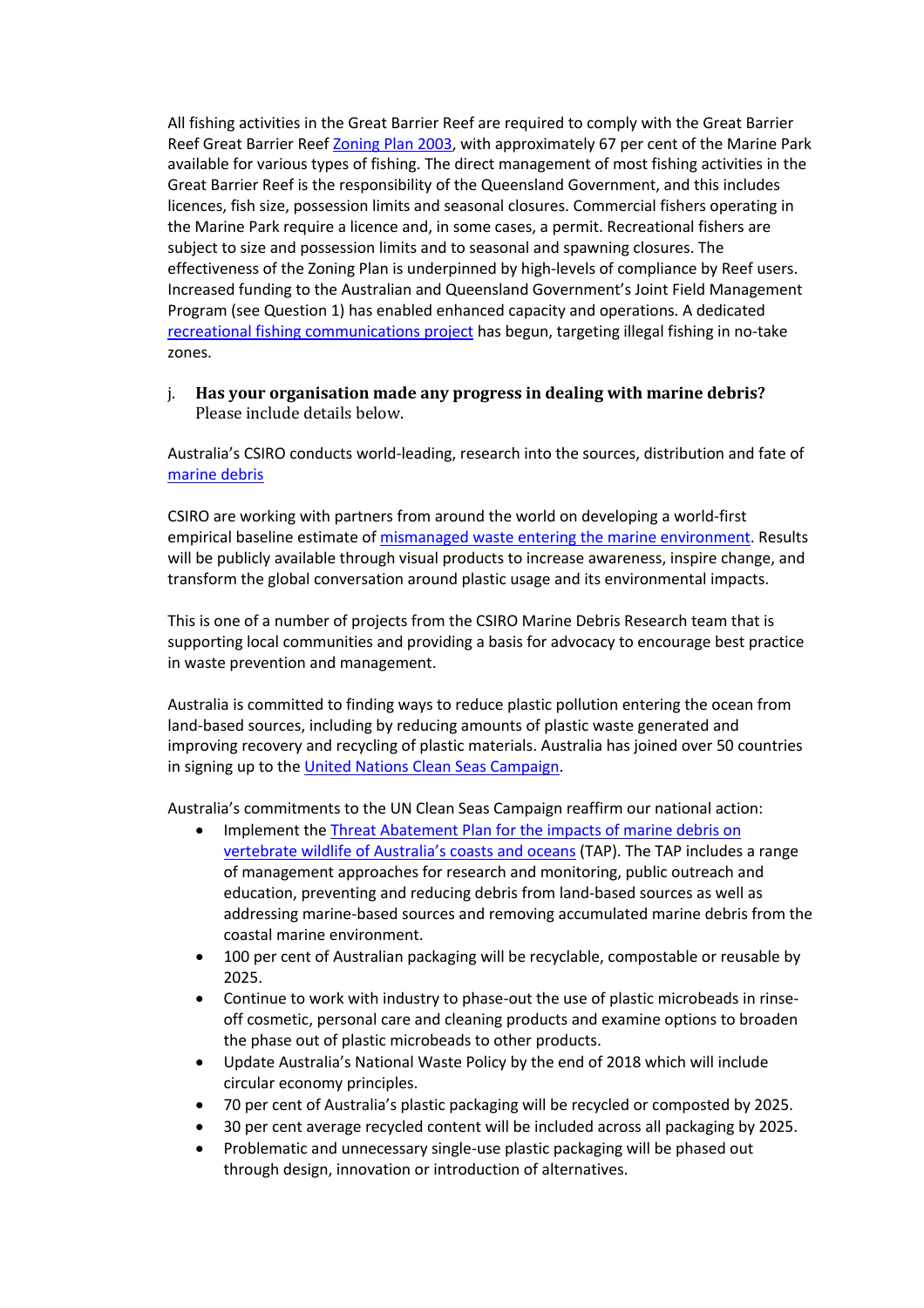• Continue to build our scientific knowledge and understanding of plastic pollution and its impacts on our oceans.

Australia plays an active role to combat marine pollution in our region, including:

- Provide \$4 million per year to support the Secretariat of the Pacific Regional Environment Programme (SPREP) - SPREP recently developed a Pacific Marine Litter Action Plan
- Australia, following consultation with SPREP and Secretariat of the Pacific Community, also contributed \$500,000 to the IMO's Technical Cooperation Program for the 2018-2019 biennium to address marine litter in the Pacific.
	- o The IMO is currently reviewing the project concept and considering possibilities to mobilise additional resources (financial or in-kind).
- Support for the Coral Triangle Initiative on Coral Reefs, Fisheries and Food Security. Funding \$6 million for activities that includes support for Arafura Sea communities to improve fishing practices, including net retrieval and waste management
- Australia is also supporting the Arafura and Timor Sea Strategic Action programme (2017-2021) that focusses on reducing land-based and marine sources of pollution a co-financing agreement between Coral Triangle Initiative investments and United Nations Development Programme Global Environment Facility funding.

At the Commonwealth Heads of Government Meeting in April 2018, Australia signed up to the Commonwealth Clean Oceans Alliance. Members of the Alliance are encouraged to join the UN Clean Seas Campaign.

In October 2018, the Australian Government announced funding of \$5 million to Tangaroa Blue Foundation, working with Conservation Australia, to target marine debris in the Great Barrier Reef region.

The Authority is also in the final stages of drafting its official position statement marine debris. Position statements outline the Authority's position on issues which are outside of its direct regulatory control.

# **3.** Would you like to report on your activities during the ICRI GM? Please give details below.

Yes. A representative from the Authority will report on the progress of the Great Barrier Reef Blueprint for Resilience, From Blueprint to Action.

**4.** International events. Please list any upcoming international events relevant to ICRI which someone from your organisation plans to attend in 2018-2019.

 $\boxtimes$  ICRI GM, Monaco, 5-7 Dec 2018

□ Conference of the Parties to the United Nations Framework Convention on Climate Change, 3-14 Dec 2018

□ Reef Futures 2018: A Coral Restoration and Intervention-Science Symposium, Florida, 10-14 Dec 2018

 $\boxtimes$  Global World Heritage Marine Managers meeting, Alaska, US, 26-31 May 2019

Other: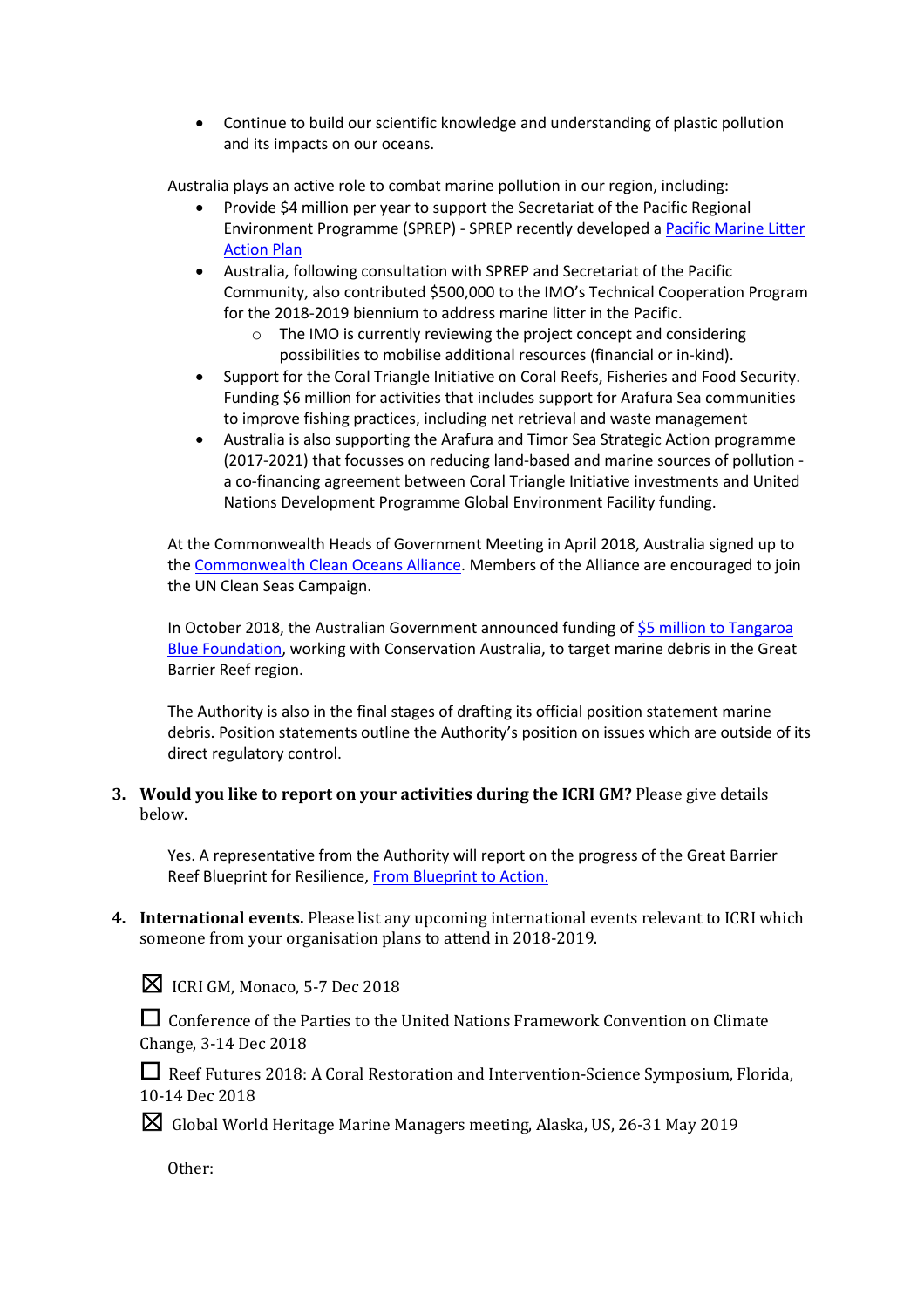- **5.** Publications. Please list relevant publications and reports you have released during this reporting period.
	- Annual Report 2017-2018
	- Field Management Program: Annual report summary 2016-17
	- Marine Monitoring Program: Annual report for inshore water quality monitoring 2016-2017
	- Marine Monitoring Program: Annual report for inshore seagrass monitoring 2016- 2017
	- Marine Monitoring Program: Annual report for inshore pesticide monitoring 2016- 2017
	- Marine Monitoring Program: Annual report for inshore coral reef monitoring 2016- 2017
	- Reef 2050 Good practice management for the Great Barrier Reef
	- Reef 2050 Net benefit policy
	- Reef 2050 Cumulative impact management policy
	- From blueprint to action: Great Barrier Reef blueprint for resilience: Progress report
	- Reef 2050 integrated monitoring and reporting program: strategy update 2018
	- Seagrass value assessment (Document No. 100446)
	- How green zones are working...
	- Cruise ship operations within the Great Barrier Reef
	- Great Barrier Reef Marine Park Authority response to the proposed fisheries reforms and management review discussion papers May 2018
	- Permission assessment and decision guidelines
	- Permits Online manual: 2nd edition
	- Moorings information sheet including compliance certificate
	- DRAFT Permission System: Applications for interventions to improve resilience of coral reef habitat in the Great Barrier Reef Marine Park
	- DRAFT Supporting information for permission system guidelines for interventions to improve resilience of coral reef habitat in the Great Barrier Reef Marine Park
	- Local Marine Advisory Committee: Charter of operations 2018-2021
	- Local Marine Advisory Committee highlights
	- Draft Aboriginal and Torres Strait Islander heritage strategy for the Great Barrier Reef Marine Park
	- Great Barrier Reef Marine Park Commonwealth Heritage Listed Places and Properties Heritage Strategy 2018 - 2021
	- Dive into history around Magnetic Island
	- Cost recovery implementation statement: cost recovery for managing the permission system under the Great Barrier Reef Marine Park Act 1975: 2017-2018
	- 2018-2020 memorandum of understanding between Department of Defence and the Great Barrier Reef Marine Park Authority on defence activities in the Great Barrier Reef Marine Park Region
	- Superyacht guide to the Whitsundays: prepared by the Great Barrier Reef Marine Park
	- Whitsundays Plan of Management 1998: Includes the 2017 amendment as in force 1 January 2018
- **6. ICRI Member Feedback.** What do you find most valuable about the ICRI member reports? If you have any ideas for improvement please list below: